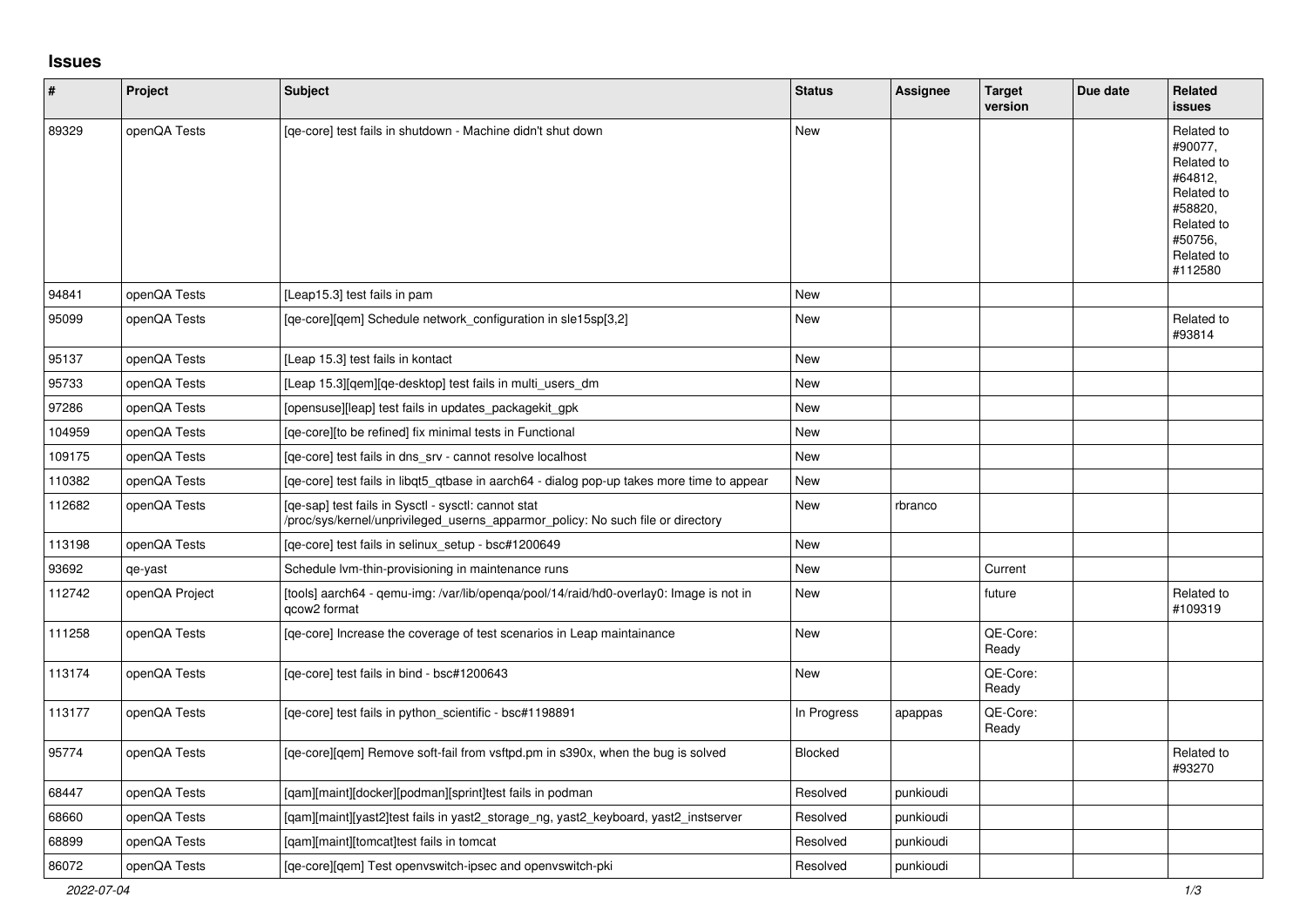| $\sharp$ | Project      | Subject                                                                                                 | <b>Status</b> | <b>Assignee</b> | <b>Target</b><br>version | Due date | Related<br><b>issues</b> |
|----------|--------------|---------------------------------------------------------------------------------------------------------|---------------|-----------------|--------------------------|----------|--------------------------|
| 70642    | openQA Tests | test fails in apache                                                                                    | Resolved      | punkioudi       |                          |          |                          |
| 87739    | openQA Tests | [qe-core][functional]test fails in zypper_ar                                                            | Resolved      | punkioudi       |                          |          |                          |
| 87766    | openQA Tests | [qe-core][functional] test fails in java                                                                | Resolved      | punkioudi       |                          |          | Related to<br>#73240     |
| 88139    | openQA Tests | [ge-core][functional] schedule ovs-server and ovs-client in the functional space                        | Resolved      | dheidler        |                          |          |                          |
| 92842    | openQA Tests | [gem][ge-core] yast2 keyboard is failing                                                                | Resolved      | punkioudi       |                          |          |                          |
| 94780    | openQA Tests | [qem][qe-core][Leap15.3] test fails in hexchat                                                          | Resolved      |                 |                          |          |                          |
| 95530    | openQA Tests | [Leap15.3][qem][opensuse][kde] test fails sporadically in dolphin                                       | Resolved      | favogt          |                          |          |                          |
| 96569    | openQA Tests | [leap 15.3][qe-yast] test fails in logpackages                                                          | Resolved      |                 |                          |          |                          |
| 101587   | openQA Tests | [Leap15.3][qe-core] - test fails in grub_test                                                           | Resolved      | punkioudi       |                          |          |                          |
| 101596   | openQA Tests | [Leap15.3] [qe-core] test fails in ghostscript                                                          | Resolved      | punkioudi       |                          |          |                          |
| 102080   | openQA Tests | [Leap15.3] test fails in validate_lvm                                                                   | Resolved      | punkioudi       |                          |          |                          |
| 102098   | openQA Tests | [ge-core][Leap15.3] test fails in mariadb srv                                                           | Resolved      |                 |                          |          |                          |
| 102104   | openQA Tests | [qe-core][Leap15.3] test fails in orphaned_packages_check                                               | Resolved      |                 |                          |          |                          |
| 107233   | openQA Tests | [leap 15.3][qe-core] test fails in ooffice                                                              | Resolved      | apappas         |                          |          |                          |
| 107236   | openQA Tests | [leap 15.3][qe-core] test fails in oomath                                                               | Resolved      | punkioudi       |                          |          |                          |
| 108275   | openQA Tests | [qe-core][leap] test fails in test_results - new functionality of quitting the pop-up guiding<br>window | Resolved      | punkioudi       |                          |          |                          |
| 109178   | openQA Tests | [qe-core] test fails in dns_srv - cannot resolve localhost                                              | Resolved      | punkioudi       |                          |          |                          |
| 68788    | openQA Tests | [ge-core][gem][maint][firefox]test fails in firefox                                                     | Resolved      | dzedro          | QE-Core:<br>Ready        |          |                          |
| 93814    | openQA Tests | [qe-core][qem] Schedule network_hostname in maintenance runs                                            | Resolved      | punkioudi       | QE-Core:<br>Ready        |          | Related to<br>#95099     |
| 86075    | openQA Tests | [qe-core][qem] Test openvswitch-vtep                                                                    | Resolved      | punkioudi       | QE-Core:<br>Ready        |          |                          |
| 93264    | openQA Tests | [ge-core][gem] Add journald fss, openvswitch ssl, vsftpd tests to QEM                                   | Resolved      | punkioudi       | QE-Core:<br>Ready        |          |                          |
| 93270    | openQA Tests | [qe-core][qem] Schedule vsftpd in s390x runs                                                            | Resolved      | punkioudi       | QE-Core:<br>Ready        |          | Related to<br>#95774     |
| 94810    | openQA Tests | [Leap15.3][qem][qe-core] test fails in qam_zypper_patch                                                 | Resolved      | punkioudi       | QE-Core:<br>Ready        |          |                          |
| 94859    | openQA Tests | [Leap15.3] test fails in zypper_ar                                                                      | Resolved      | punkioudi       | QE-Core:<br>Ready        |          |                          |
| 95036    | openQA Tests | [Leap 15.3 Updates] Jobs are being restarted often, not allowing the previous jobs to finish            | Resolved      | punkioudi       | QE-Core:<br>Ready        |          | Related to<br>#94853     |